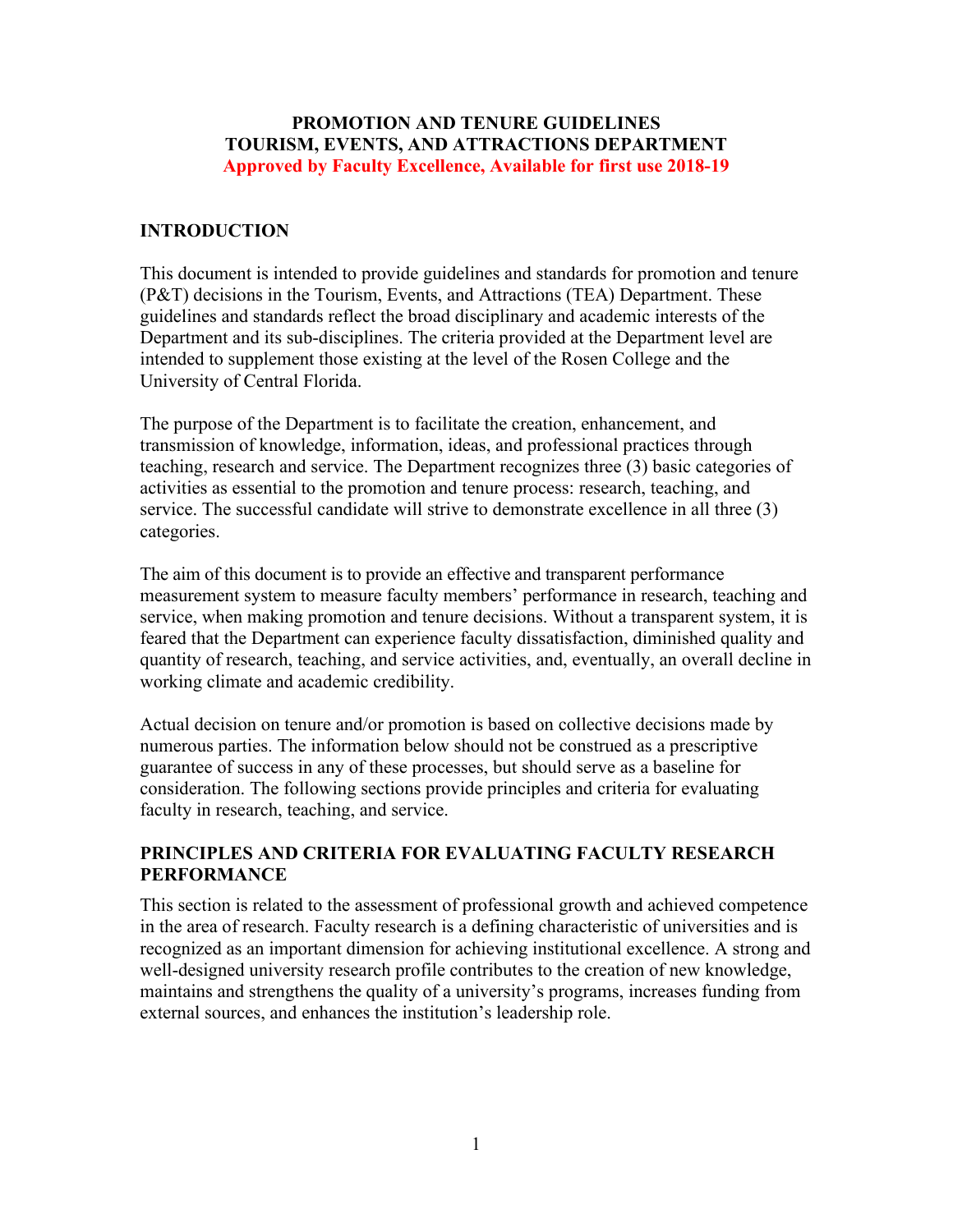One of the primary functions of our Department is the creation, advancement, and dissemination of knowledge in the hospitality and tourism field.<sup>[1](#page-1-0)</sup> Thus, the TEA Department nurtures an environment in which significant and meaningful research can take place through innovative, creative, and relevant research, faculty contribute to and provide leadership in offering solutions to many of the problems faced by the society, and in particular in the hospitality and tourism industry. The quality of teaching in the TEA Department and the viability of our graduate programs are directly related to the quality of research and scholarship of its faculty.

#### **Criteria for Research Performance**

Research productivity is central to the mission of the TEA Department, thus it plays a critical role in promotion and tenure decisions.<sup>[2](#page-1-1)</sup> It is a principal indicator in determining whether we are one of the leading institutions in hospitality and tourism in the country and globally, and it is crucial to the success of the doctoral degree (Ph.D.) program.

The relevant research activities considered in the evaluation of research performance can be classified under several distinct categories and are consistent with the TEA Department's list of research and other scholarly activity standards. They are as follows:

- Scholarly refereed articles in respected academic journals
- Grants and contracts
- Scholarly books or book chapters: scientific research presented via scholarly books and written for a learned audience
- Refereed and invited conference proceedings
- Academic and industry awards and recognitions

The cumulative progress evaluation will be guided by the following principles:

1) Refereed publications in top rated journals (using the indicative list below) are of overwhelming importance and will carry the greatest weight in the assessment of overall research performance. Publications in refereed journals may include full research articles, research in brief papers, research notes, and discussion papers. The reasons are threefold: 1) original scientific output in the field of hospitality and tourism is primarily disseminated through articles in refereed journals; 2) publication in top rated journals is a highly competitive process; and 3) the ranking or reputation of a department is determined by publications in wellknown journals. A publication is counted for evaluation purposes as of the date on the acceptance letter.

<span id="page-1-0"></span><sup>&</sup>lt;sup>1</sup>The university's vision is to become the "nation's leading metropolitan research university recognized for its intellectual, cultural, technological, and professional contributions and renowned for its outstanding programs and partnerships." See UCF's mission at **<http://www.spc.ucf.edu/SPCMission.html>**.

<span id="page-1-1"></span><sup>&</sup>lt;sup>2</sup> According to recent investigations, research is the single most important career advancement factor. See Weber, K. and Ladkin, A. (2008), Career Advancement for Tourism and Hospitality Academics: Publish, Network, Study, and Plan. *Journal of Hospitality and Tourism Research* 32(4): 423-447.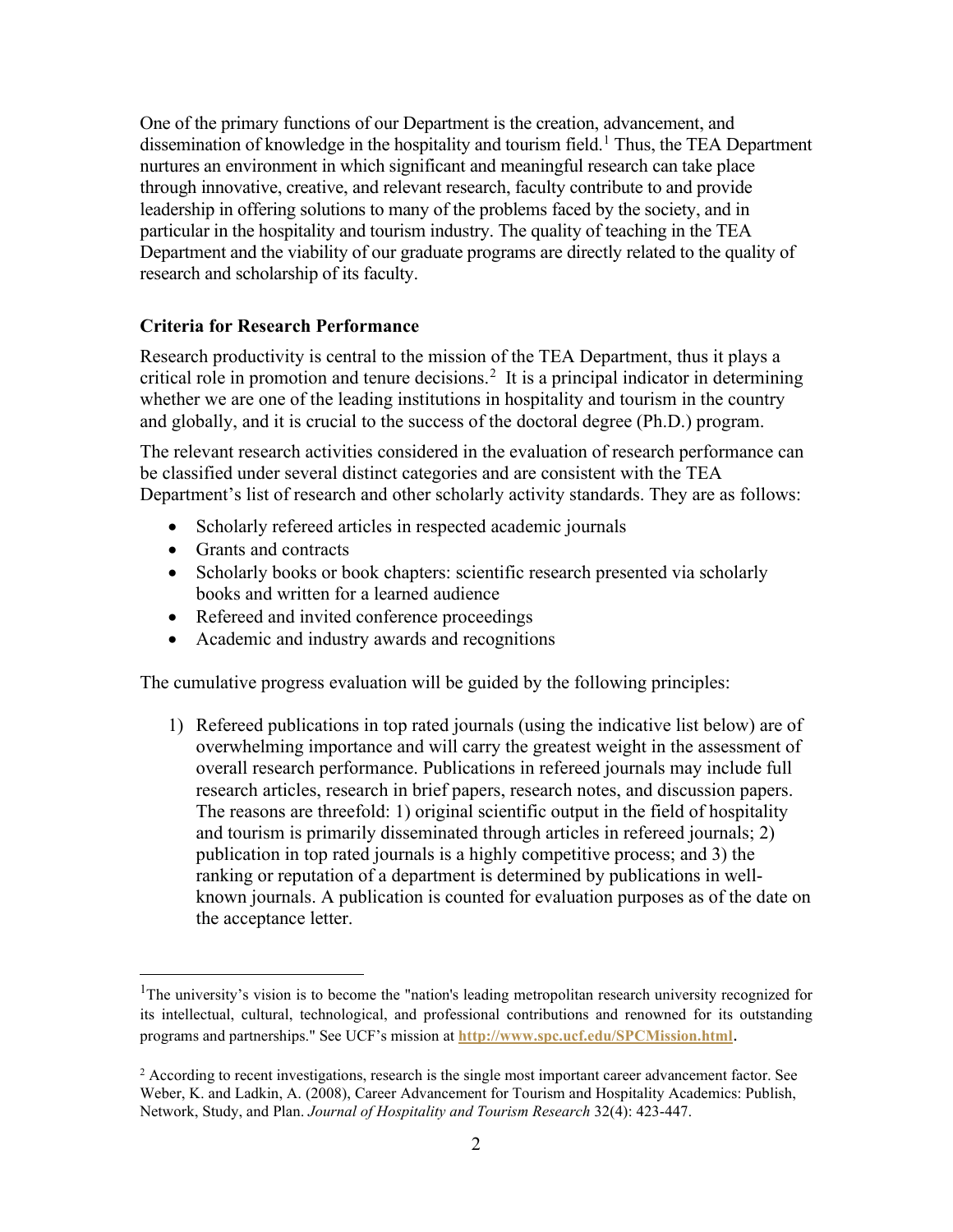- 2) An indicative list of journals is provided to guide faculty in their progress towards promotion and tenure. The list provided reflects well-known recent studies of ranking of scholarly-refereed journals in hospitality and tourism and also includes journals respective to the events and attractions' discipline.
- 3) Departmental guidelines will be available to guide faculty members in their advancement.
- 4) The assessment of publications should take into account both the quantity and quality. The candidate is expected to demonstrate the ability to be a single/lead author as well as the ability to collaborate with colleagues and graduate students within the college and beyond, as deemed appropriate. Interdisciplinary and crossdisciplinary research is encouraged.
- 5) Sustained research output without any major time gaps in publications.
- 6) Development of a clear research agenda. It is acceptable to have more than one stream of research interest; however, the research should be focused.
- 7) Printed research records should be listed under appropriate headings (e.g. Refereed Journal Articles, Refereed Conference Proceedings, Books, and Book Chapters etc.).
- 8) A Cumulative Progress Evaluation (CPE) is conducted annually by each of the following: the department P&T Committee, the Department Chair, and the Dean. An annual faculty evaluation is conducted every year by the department chair. Positive annual evaluations and CPEs alone do not necessarily guarantee promotion and/or tenure.
- 9) Research recognitions such as best paper awards, citation records, most downloaded paper etc. are given due consideration as indicators of research productivity and research quality.

#### **Indicative List of Journals**

The Department suggests the following indicative list of journals for publication. This list has been compiled through an exhaustive review of the existing literature on the matter.<sup>[3](#page-2-0)</sup> Important to note, however, each outside reviewer may evaluate a candidate's research

<span id="page-2-0"></span><sup>&</sup>lt;sup>3</sup> See, for example, Australian Business Deans Council – Journal Ratings List (Tourism Hospitality)

McKercher B., Law, R. and Lam, T. (2006). Rating tourism and hospitality journals. *Tourism Management*, 27, 1235- 1252.r

Murphy, J., and Law, R. (2008). Google Scholar visibility and tourism journals. Annals of Tourism Research, 35, 1074- 1082.

Law, R., and Robert van dFtop

er Veen (2008). The popularity of prestigious hospitality journals: A Google Scholar approach. *International Journal of Contemporary Hospitality Management*, 20(2), 113-125.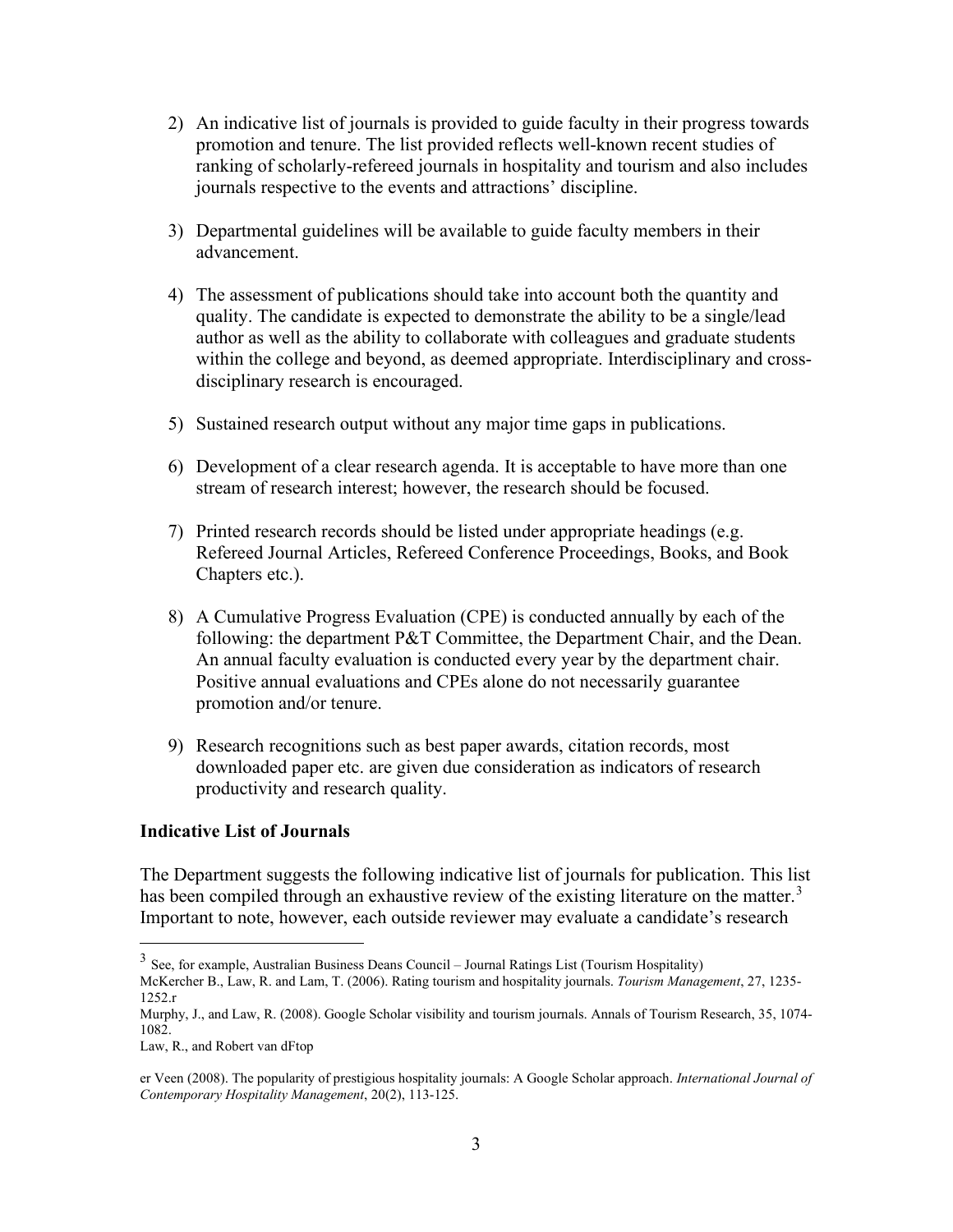publication quality based on the reviewer's perception on the journal's quality and ranking. Additionally, if a faculty member publishes in an area specific journal (e.g., human resource management, information technology, etc.), he or she should find evidence to support the quality of the journal. Lastly, the TEA Department values the scholarship of teaching and learning, the creation of bodies of knowledge for emerging fields, and research in niche fields. Refereed journal articles that are reflective of these values will also be considered.

*Annals of Tourism Research Cornell Hospitality Quarterly Current Issues in Tourism Event Management International Journal of Contemporary Hospitality Management International Journal of Hospitality and Tourism Administration International Journal of Hospitality Management International Journal of Tourism Research Journal of Hospitality and Tourism Research Journal of Hospitality Marketing and Management Journal of Leisure Research Journal of Sustainable Tourism Journal of Travel and Tourism Marketing Journal of Travel Research Journal of Vacation Marketing Leisure Sciences Tourism Analysis Tourism Economics Tourism Management*

#### **Research Activity Standards**

The objective of these standards is to promote active involvement of every faculty member in scholarly activities that extend knowledge and its application in the discipline. In order to realize this objective, the faculty will be assessed on a steady stream of scholarly and creative activity from two specific categories:

- 1. Scholarship of discovery activities which include:
	- Sustained research output
	- Evidence of a clear research agenda
	- Blind review (refereed) published and/or accepted articles in academic journals
	- Peer reviewed books (including text books), monographs, proceedings, or presentations
	- Refereed conference presentations
	- Non-peer reviewed books (including text books), monographs, proceedings, or presentations
	- Funded or submitted external grant or contract proposals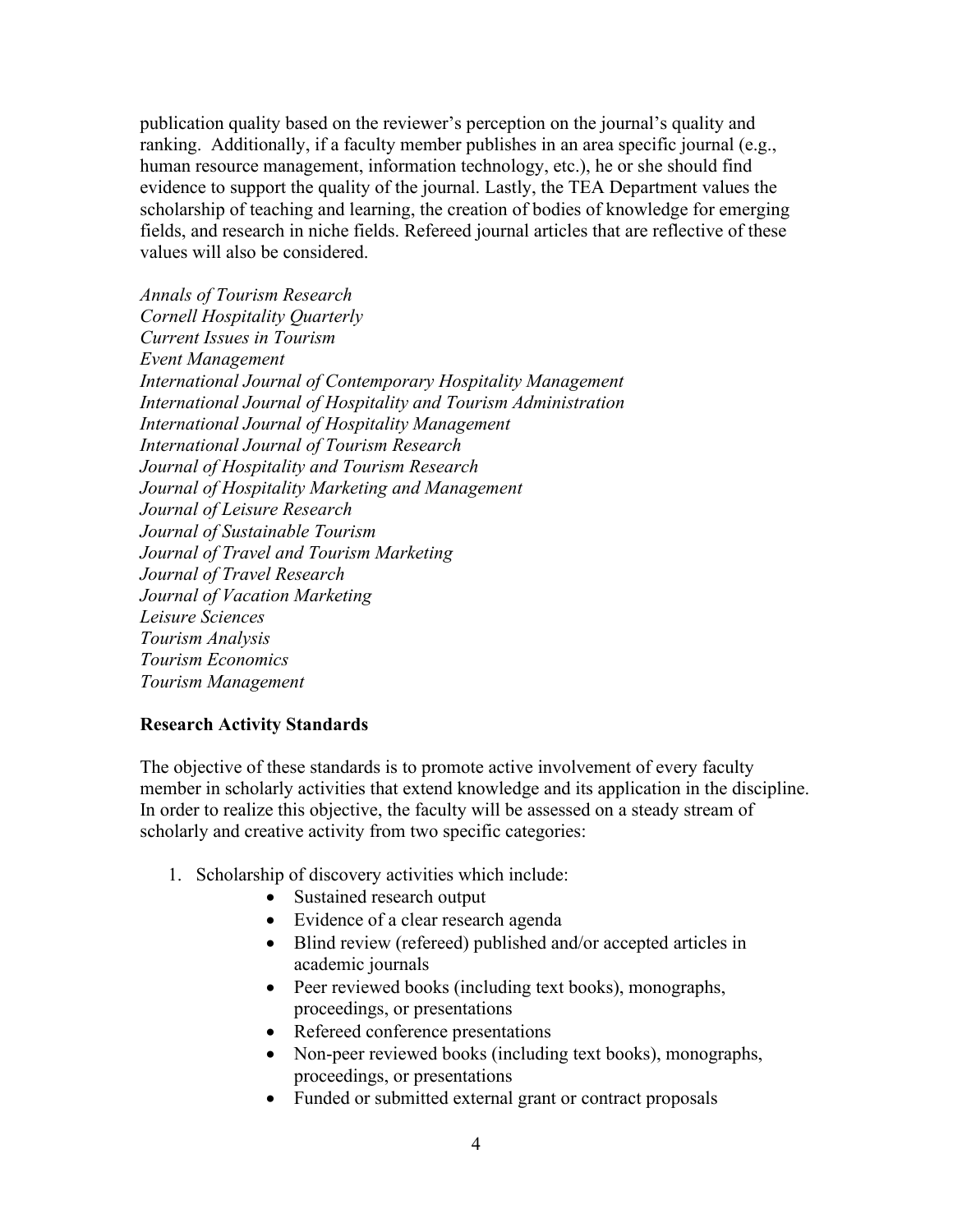- Evidence of collaboration with other individuals
- 2. Scholarship of integration and application activities which include:
	- Writing for non-specialists (trade magazines) by conveying associated research outreach material
	- Professional development programs
	- Consultation with and/or providing technical assistance for organizations and agencies

It is important to provide some standards as to the levels of accomplishment of the faculty. For this purpose, faculty members should meet the set of criteria according to the rank listed below or clearly document performance in some criterion to compensate for the absence of another.

In the evaluation of a candidate's qualifications for tenure and promotion to Associate Professor, accomplishments relevant to the criteria for promotion occurring any time during the period will be considered since the candidate's hire at UCF and completion of her/his final degree. In the evaluation of a candidate's qualifications for promotion to Full Professor, accomplishments relevant to the criteria will be considered from the standpoint of the entire record. There are two headings in each category by rank: (1) primary expectations and (2) secondary expectations. Each candidate must meet the minimum listed under the primary expectations and some of the secondary expectations.

An *Assistant Professor* should comply with the following guidelines in order to become eligible for tenure and promotion (based on a teaching load of 6 undergraduate classes per year or an equivalent load of undergraduate and graduate classes):

# Primary Expectations (all 5 required):

- Publish or have in press at least 12 articles in refereed academic journals
- Publish at least 6 of the required 12 articles in journals from the indicative list
- Be a single author of at least 1 journal article
- Be the first author of at least 2 journal articles
- Submit at least 3 grant (internal or external), professional development, or consultancy contract proposals

## Secondary Expectations (minimum of 3 out of 7 required):

- Establish a record of refereed stand up presentations/proceedings at conferences
- Secure an internal or external grant/contract
- Publish research articles with colleagues and/or graduate students
- Publish articles/columns in professional magazines
- Receive at least 20 citations from other scholars
- Conference reports, book reviews, and encyclopaedia entries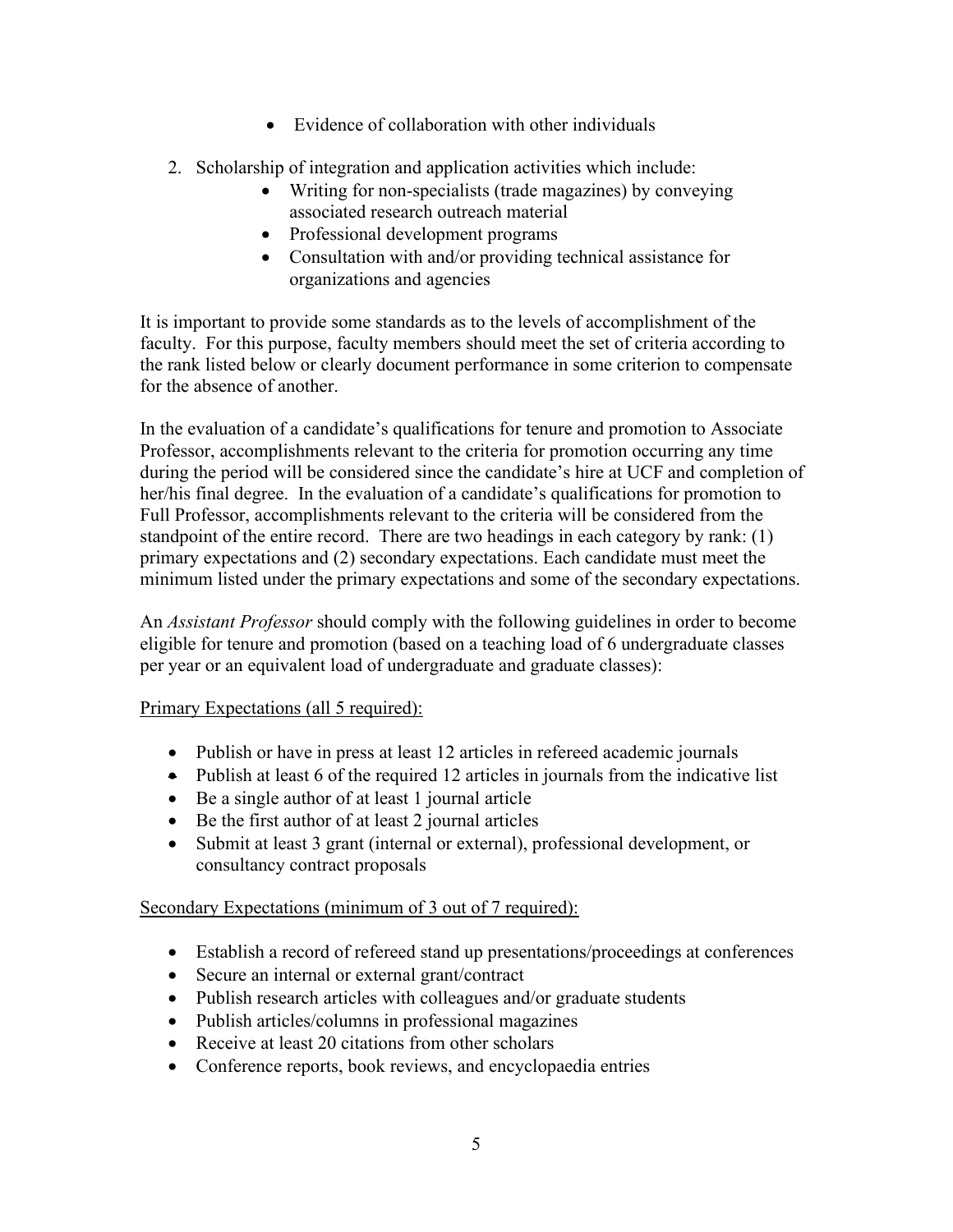• Recognition received for research (e.g. best paper award from a journal or a conference)

A tenure earning *Associate Professor* should comply with the following guidelines in order to **become eligible for tenure** (applies to faculty hired at this rank without tenure):

## Primary Expectations (all 6 required):

- Publish or have in press at least 15 articles in refereed academic journals
- Publish at least 6 of the required 15 articles in the indicative list of journals
- Publish the remainder of the required 15 articles in journals of her/his own preference
- Be a single author of at least 2 journal articles
- Be the first author of at least 3 journal articles
- Submit at least 3 grant (internal and external), professional development or consultancy contract proposals

## Secondary Expectations (minimum 3 out of 8 required):

- Establish a record of refereed stand up presentations/proceedings at conferences
- Secure an internal or external research grant/contract
- Publish at least 1 book chapter
- Publish research articles with colleagues and/or graduate students
- Publish articles/columns in professional magazines
- Receive at least 20 citations from other scholars
- Conference reports, book reviews, and encyclopaedia entries
- Recognition received for research (e.g. best paper award from a journal or a conference)

An *Associate Professor* should comply with the following guidelines in order to become eligible for promotion to full professor:

## Primary Expectations (all 7 required):

- Publish or have in press at least 30 refereed journal articles
- Publish at least 15 articles in the indicative list
- Be a single author of at least 4 journal articles
- Be the first author of at least 8 journal articles
- Secure at least \$50,000 in grants and/or contracts
- Establish a substantive record of refereed stand up conference presentations and conference proceedings publications.
- Be recognized nationally and/or internationally as a leader in the field. This will be evidenced by serving on editorial boards of top journals, being an editor of a journal, serving on scientific committees of conferences, speaking on panels at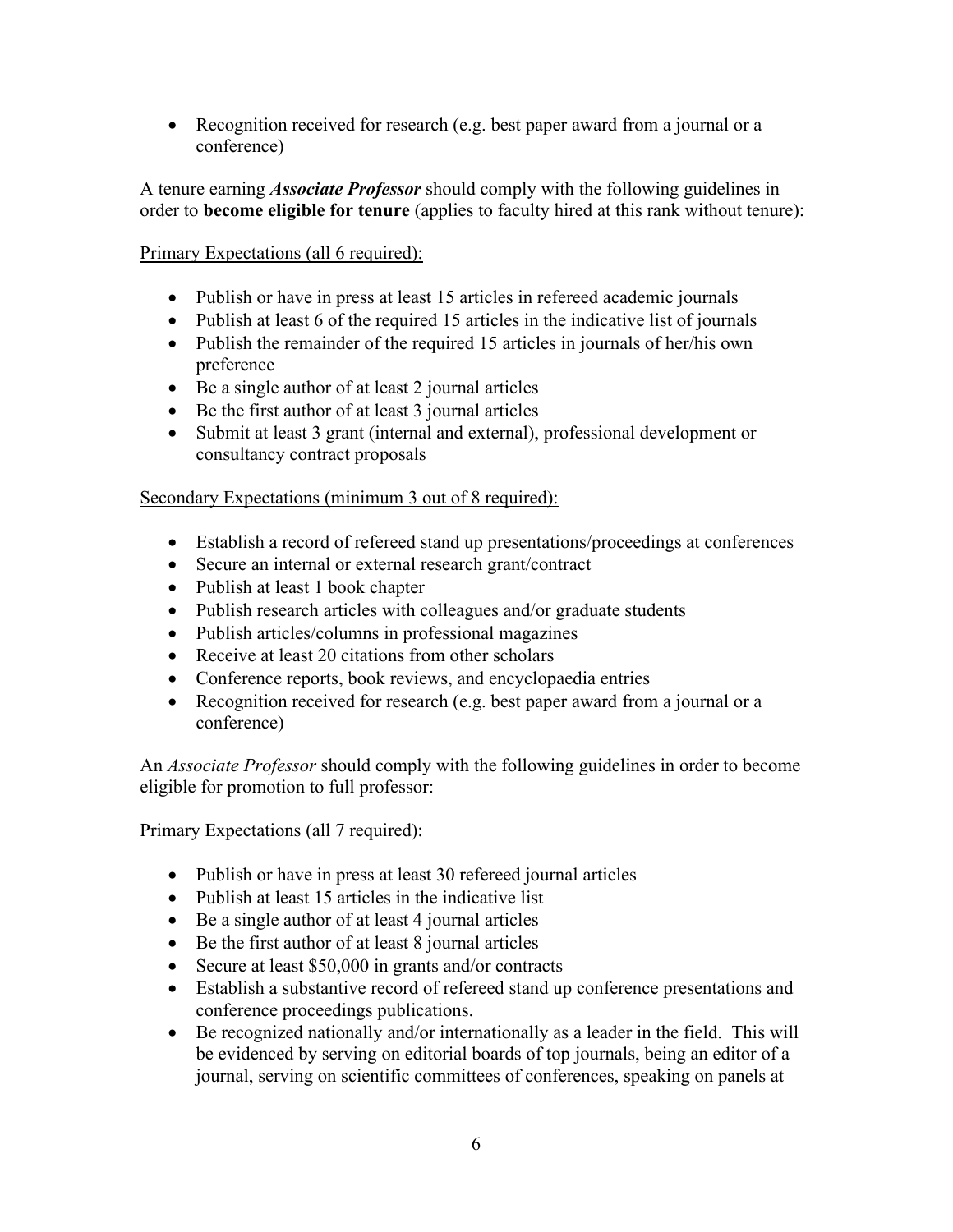conferences, being invited as a keynote speaker at international conferences, and receiving research, teaching, or service awards.

## Secondary Expectations (minimum 5 out of 9 required):

- Publish or have in press an edited scholarly book
- Publish articles/columns in professional magazines
- Receive at least 100 citations from other scholars and researchers
- Evidence of collaboration with high level scholars from external institutions
- Evidence of publishing with graduate students
- Evidence of publishing with junior faculty
- Conference reports, book reviews and encyclopaedia entries
- Organizing an international conference/event
- Recognition received for research (e.g. best paper award from a journal or a conference)

# **PRINCIPLES AND CRITERIA FOR EVALUATING TEACHING PERFORMANCE**

This section is related to the assessment of the professional growth and achieved competence in the area of teaching. Exceptional teaching is a defining characteristic at the University of Central Florida, and is recognized as an important dimension for achieving institutional excellence. The vision of the university is to provide high quality, broadbased education and experience-based learning contributing to student development and leadership growth. One primary goal of the university is to offer the best undergraduate education available in Florida. A strong and well-designed university teaching profile strengthens the caliber of the university's graduates, increases funding from external sources and enhances the institution's leadership role in the community.

# **Criteria for Teaching Performance**

Evidence of high quality teaching performance is based on sound pedagogy and inclusive of syllabi and course contents that are updated each semester, performance assessment of students, use of appropriate technology, use of experiential learning where appropriate, peer evaluations, and content that is based on literature/empirical evidence. Evidence must include student evaluations for all courses taught. The record should demonstrate activities aimed at continuous improvement. The following factors will be considered:

- When appropriate, syllabi should reflect standards of accrediting agencies or professional organizations
- Serving as the faculty liaison between the university and a school or appropriate agency
- Advising, mentoring, serving as a member of thesis or dissertation
- Documentation demonstrating that student and collegial feedback is used to improve instruction
- Evidence of modeling the reflective teaching process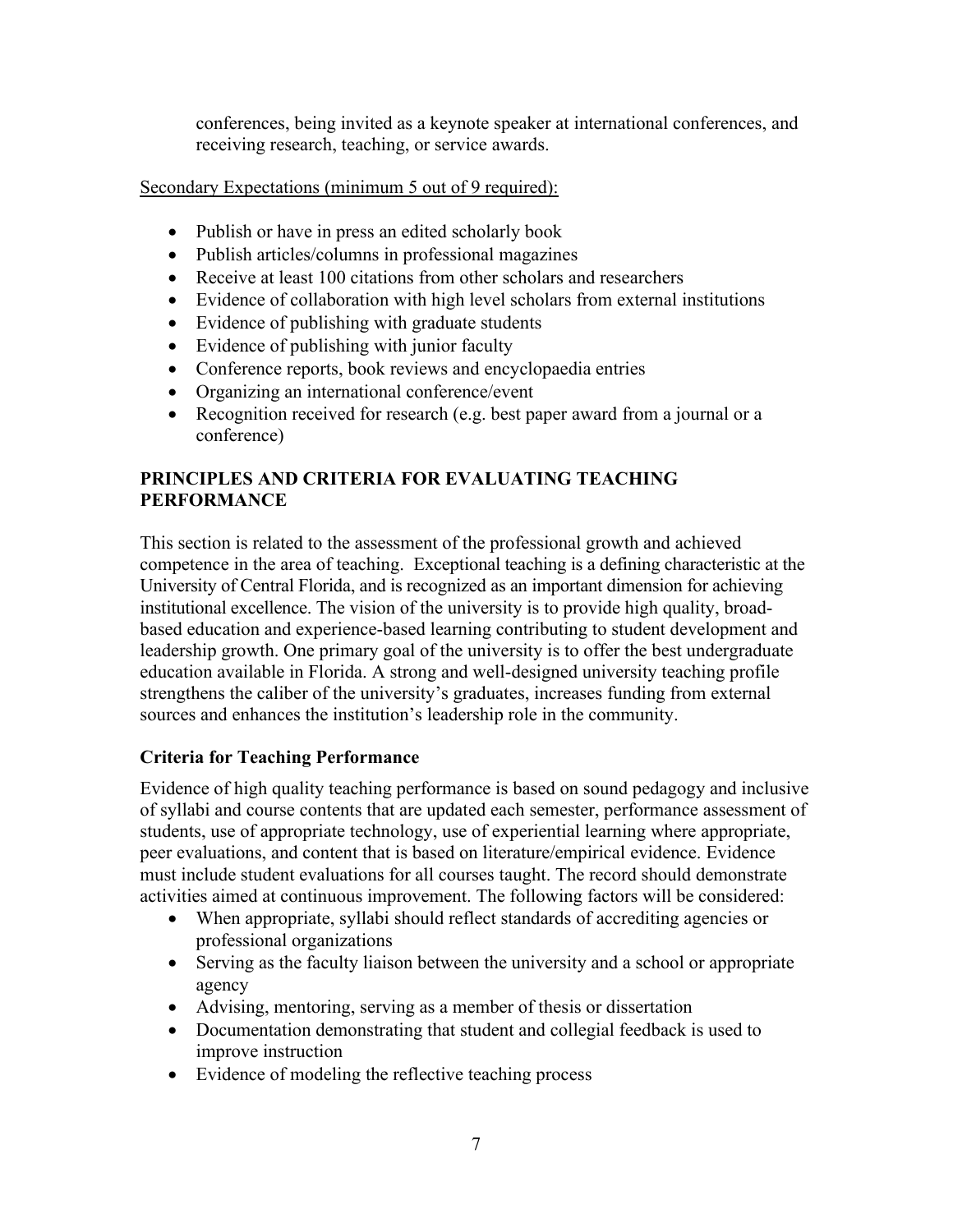- A) Classroom Instruction
	- a) Syllabi and course material (examinations, assignments, and other material contained in the end-of-term course packs)
	- b) Record of teaching courses in multiple teaching modalities (e.g. face to face, mixed mode, W and V modes)
	- c) Record of teaching small and large classes
	- d) Record of teaching lower level and upper level classes
	- e) Record of teaching graduate classes
	- f) Student evaluations
	- g) Chair and/or peer evaluations
- B) Curriculum, Course, and Program Development
	- a) Development, improvement, or revisions of course content, materials, and/or teaching methods
	- b) Introduction of innovative new courses
	- c) Program planning, development, and evaluation
	- d) Publications of pedagogic articles, textbooks, and laboratory manuals
	- e) Developing on-line courses and material
	- f) Industry immersion, such as participating in webinars, site visits, and industry advisory boards
- C) Teaching Awards
	- a) University teaching awards
	- b) College teaching awards
	- c) Industry related teaching awards
	- d) Student organization teaching awards
	- e) Other similar awards
- D) Graduate Student Development
	- a) Chairs Doctoral committees
	- b) Chairs Masters committees
	- c) Serves on committees for a Masters or Doctoral students
	- d) Graduate student research/independent study supervision
	- e) Mentoring graduate teaching assistants
	- f) Publications, awards, conference presentations of students under faculty supervision
- E) Undergraduate Student Development
	- a) Honors thesis supervision
	- b) Honors thesis committee member
	- c) Undergraduate student research/independent study supervision
	- d) Publications, awards, conference presentations of students under faculty supervision
	- e) Student mentoring, such as RAMP
- F) Supplemental Instruction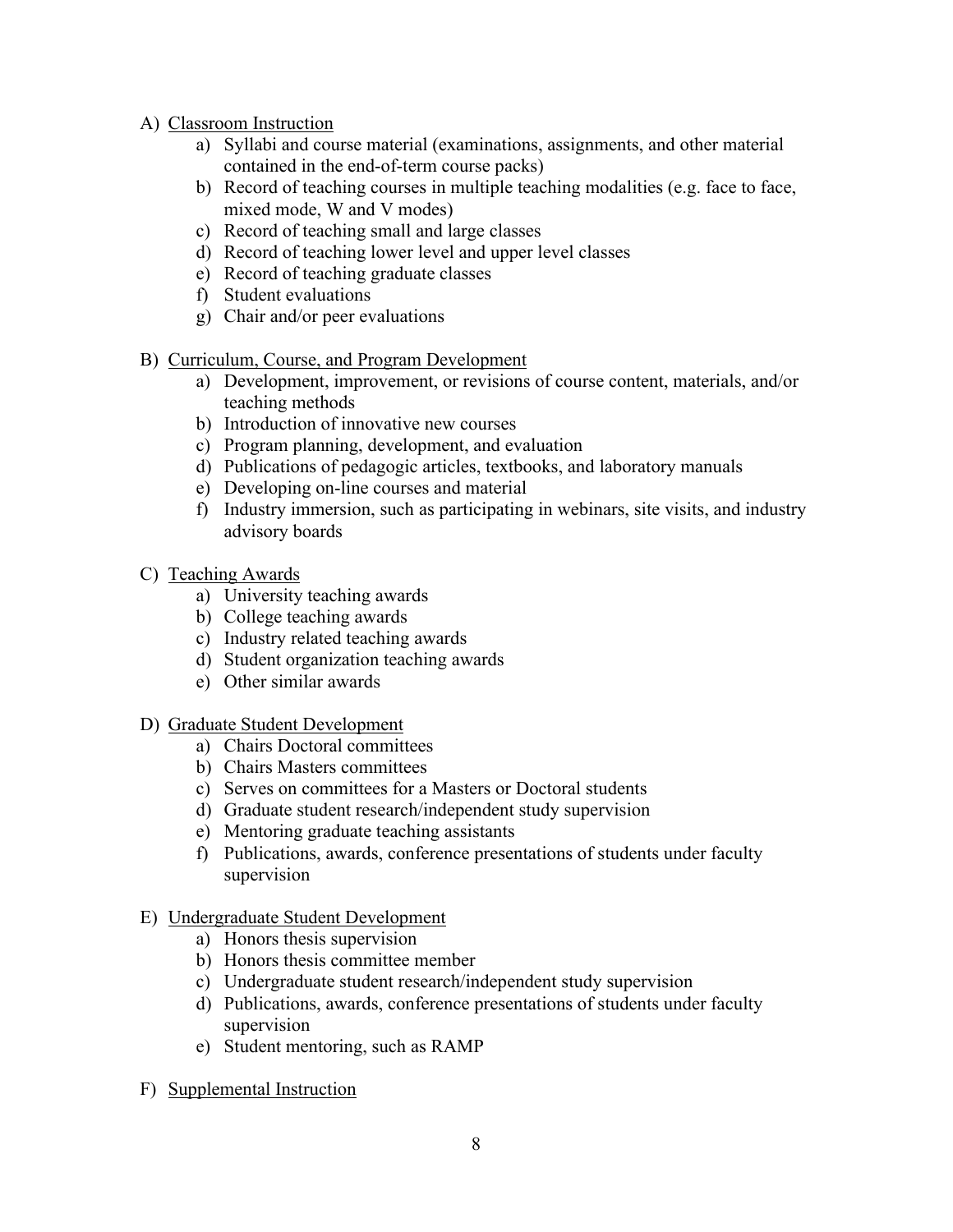- a) Student advising
- b) Conducting help sessions for students
- c) Teaching and working with students outside the regular classroom
- d) Coordinators of multi-section classes and laboratories

#### G) Other

- a) Organization of conferences/workshops related to scholarship of teaching and learning
- b) Participation in conferences/workshops scholarship of teaching and learning
- c) Individual Professional Development efforts such as professional diplomas

An *Assistant Professor* should comply with the following aforementioned guidelines in order to become eligible for promotion and tenure. More specifically:

Primary Expectations (all 3 required)

- Evidence of excellence in the quality of instruction. Such evidence may include student perception of instruction (SPI) evaluations, course syllabi, course examinations, grade profiles of courses taught, peer reviews, or other information, which reflects the quality of instruction provided by the faculty member
- Evidence of course development and revisions
- Evidence of working with undergraduate and/or graduate students

An *Associate Professor* should comply with the following aforementioned guidelines in order to become eligible for promotion to full professor. More specifically:

#### Primary Expectations (all 3 required)

- Evidence of excellence in the quality of instruction. Such evidence may include student perception of instruction (SPI) evaluations, course syllabi, course examinations, grade profiles of courses taught, peer reviews, or other information which reflects the quality of instruction provided by the faculty member
- Evidence of course development and revisions both at the undergraduate and graduate levels (where appropriate)
- Evidence of serving on graduate students' thesis and dissertation committees

## **PRINCIPLES AND CRITERIA FOR EVALUATING FACULTY SERVICE PERFORMANCE**

This section is related to the assessment of the professional growth and achieved competence in the area of service. It is expected that all faculty members will serve in the following areas:

- Activity devoted to the administration of the Department, College, and the University. Examples include the following:
	- o University committee active member, serve on faculty senate, active college committee member, active department committee member, faculty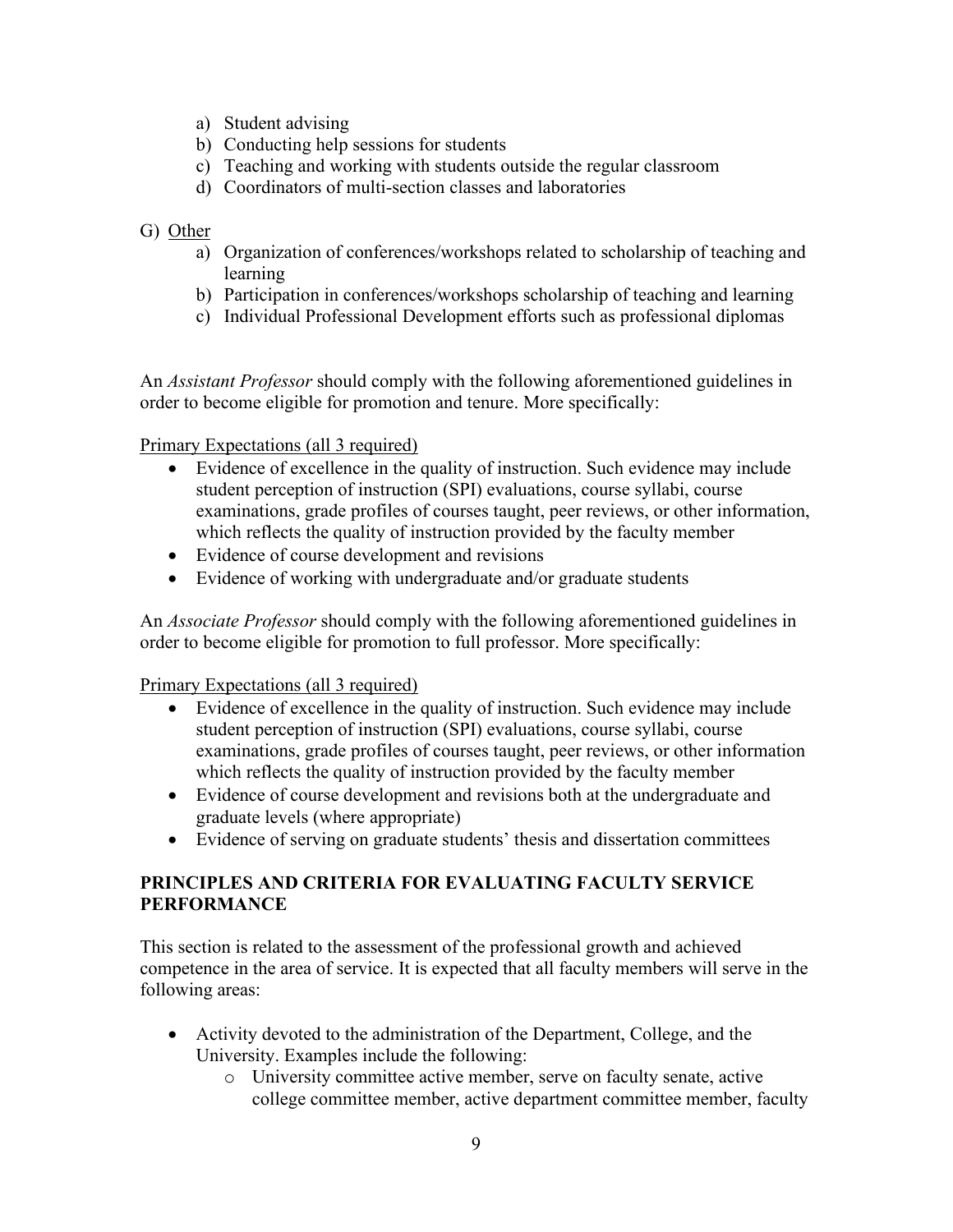advising of student clubs, Voluntary university/college service activities/events and student association award (non-teaching) by a SGA recognized association

- Activity that facilitates the objectives of the Department, College, and the University.
- Participation in professional organizations related to faculty members' disciplines) or general faculty roles. Examples include the following:
	- o Industry or community association/organization membership, committee member, board member, chair or president
	- o Industry key note speaker or panel speaker
	- o Active participation in an industry/community event, industry/community service award, non-funded industry or community research project, and industry print or electric media
- Serving on journal editorial boards, being an editor, serving on scientific committees of conferences. Examples include the following:
	- o Editor of a book of academic papers, non-referred conference proceedings, and academic journal
	- o Guest editor/Associate editor of a special issue for an academic journal
	- o Editorial Board Member or Associate Editor of an academic journal
	- o Ad-hoc reviewer academic journal
	- o Editor of refereed conference proceedings
	- o Chair/Co-chair of national/international research conference
	- o A national/international conference committee member
	- o Reviewer for national or international conference
- Participation in conferences, workshops, seminars and acquisition of academic degrees/certifications designed to enhance competence and understanding of scholarly or academic material.
- Developing new ways to improve performance and contribute to the Department, College, and University.
- Activity which utilizes professional background and expertise in the community outside of the University.

Other activities may be included by negotiation or special circumstances recognized by the Department Chair. With the exception of invitations of distinction, any unassigned activities compensated by sources other than the University generally will not be credited for tenure or promotion.

For promotion and tenure to *Associate Professor*, in addition to the aforementioned guidelines, faculty members must demonstrate the ability to successfully work on committees with colleagues and hold committee leadership roles.